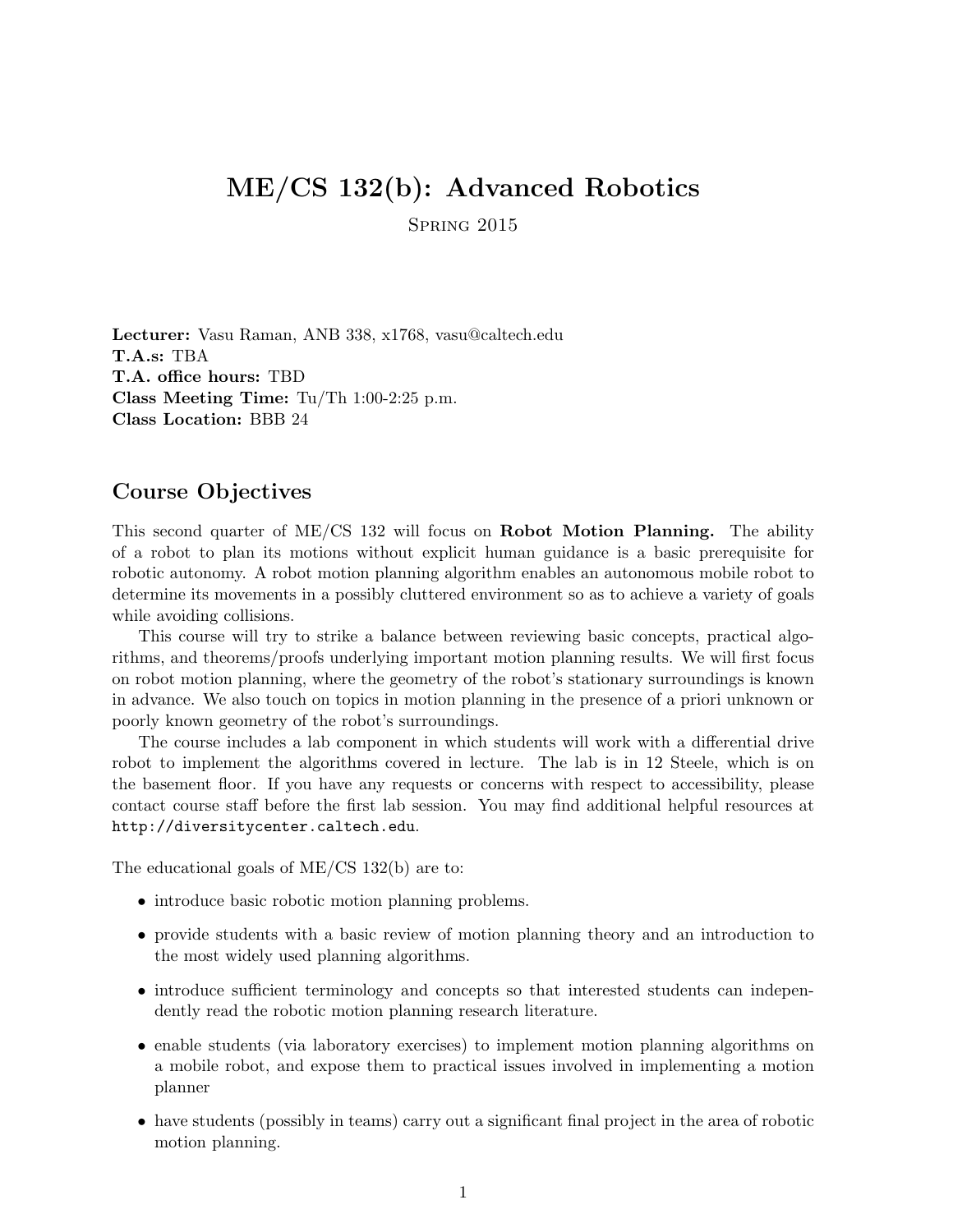# Grading

The course-work will consist of 2 homework assignments, 2 labs (whose goal is to get students familiar with implementing planning algorithms on mobile robots in order to be prepared for the final project), and a final project.

- Homework: 20%
- Labs: 20%
- Final Project: 60%.

# Prerequisites

There are no formal prerequisites for the course other than  $ME/CS$  132(a), and some of the required background material will be reviewed during the first weeks of lecture. The instructional content of ME/CS 132(b) is largely independent of the material in ME/CS 132(a), but students are expected to be able to use the experimental lab equipment introduced in the lab at the end of ME/CS 132(a), and to apply the sensor processing and mapping techniques learned in the first quarter in their final project. The greater emphasis on a final project in this quarter will require a good comfort level with computer programming in at least one of the following languages: C, C++ or Python.

#### Resources

- Course Web Site: The web site for this course can be found at: https://www.cds. caltech.edu/~murray/wiki/index.php/ME/CS\_132b,\_Spring\_2015. This web site will contain copies of homework and lab assignments, homework solutions, class handouts and links to information that will be useful for the final project.
- Piazza Site: Students are highly encouraged to post questions and answers on the course Piazza site, which is accessed at http://piazza.com/caltech/spring2015/mecs132b/ home. The site will be monitored on business days by the course staff. Students can expect an answer within one business day. Students are expected to communicate in a professional manner. Important information about the class, such as changes in due dates, homework errata, etc. will be announced on Piazza, as well as in the Announcements section on the website.

# Collaboration Policy

Students are encouraged to discuss and collaborate with others on the homework. However, you should write your own solution to show your own understanding of the material. You should not copy other people's solution or code as part of your solution. You are allowed to consult the instructors, the TAs, and/or other students. Outside reference materials can be used except for solutions from prior years or similar courses taught at other universities. Outside materials must be cited if used. All our activities in this course will be governed by the Caltech Honor Code, which can be viewed at https://deans.caltech.edu/HonorCode/HonorSystem.